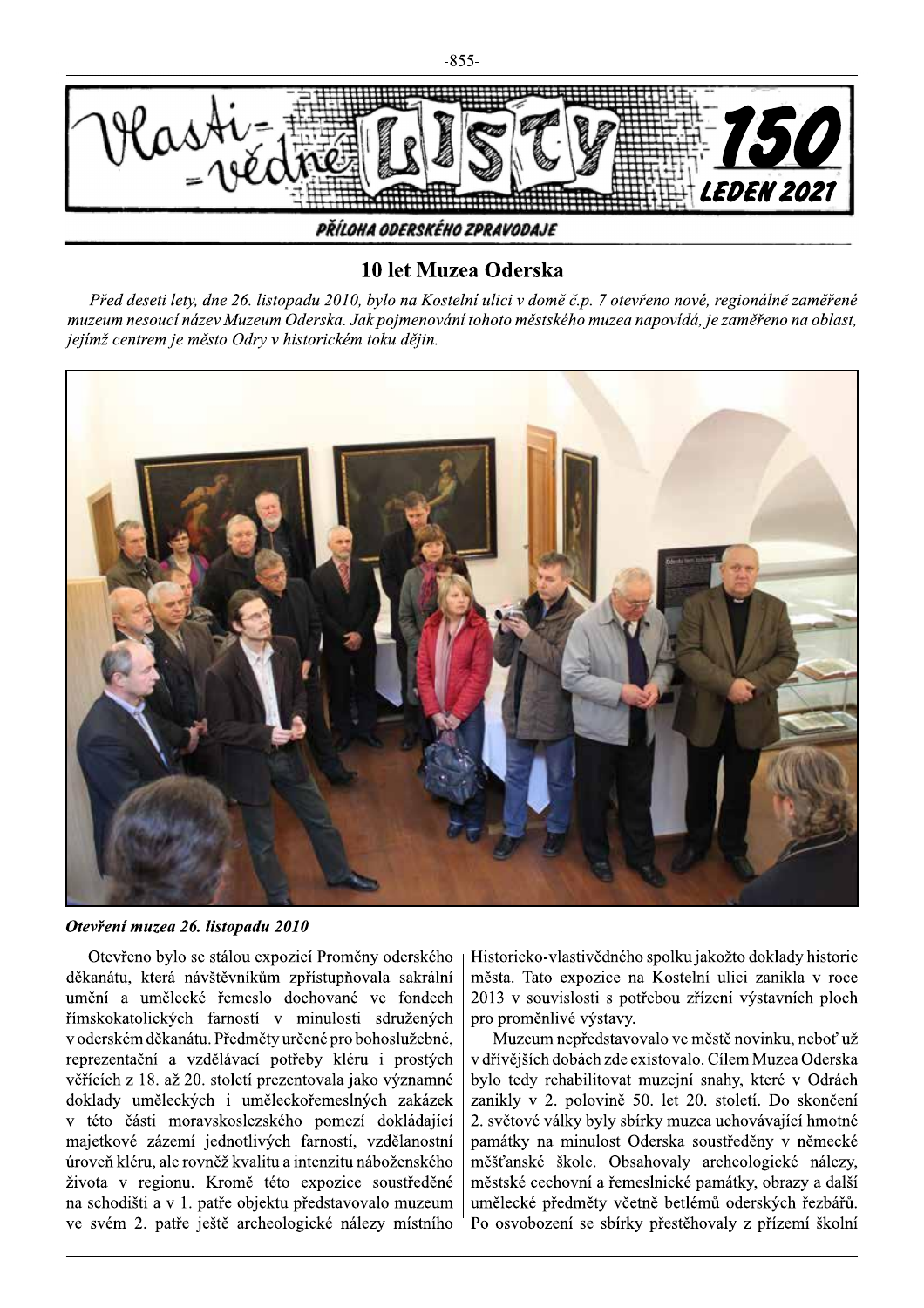$-856-$ 



**Budova muzea** 



Stálá expozice Proměny Oderského děkanátu

budovy do domu na náměstí Klementa Gottwalda (dnešní Masarykovo náměstí) č.o. 12, kde vznikla také nová instalace. Ještě v roce 1954 se hovořilo o možnosti zřídit v Odrách okresní vlastivědné muzeum, neboť zde existoval jistý sbírkový fond a společenský a kulturní život v Odrách byl bohatší než v okresním městě Vítkově. Okresní vlastivědné muzeum však bylo k 1. lednu 1955 založeno právě tam a Památník Jana Ámose Komenského ve Fulneku a Městské muzeum v Odrách se staly jeho pobočkami. V této době došlo k přestěhování muzea do oderského zámku. Sbírky se ovšem instalace nedočkaly a nebyly ani náležitě uloženy

a zaevidovány. Podle výhledového plánu výstavby muzeí v letech 1956–1960 se měla v oderské pobočce Okresního vlastivědného muzea ve Vítkově zřídit expozice historická k dějinám města a okolí a expozice průmyslová k dějinám textilní a gumárenské výroby. Když se však na schůzi Krajského poradního sboru pro muzea 19. července 1956 řešila síť muzeí ve vítkovském okrese, bylo navrženo zaostávající a stagnující muzea zrušit. Od srpna 1958 byly postupně sbírky Městského muzea v Odrách převáženy do Okresního vlastivědného muzea ve Vítkově. Po územní reorganizaci státu z roku 1960 bylo zrušeno společně s vítkovským okresem i toto vlastivědné muzeum a sbírkové předměty s vazbou na oderský region byly delimitovány do jednotlivých muzeí v kraji.

Posláním znovuobnoveného muzea v Odrách je prostřednictvím výstav, expozic a doprovodných činností přispět k hlubšímu poznání politických, náboženských, hospodářských a kulturních dějin spojených s oderskou částí Kravařska, která se v minulosti do značné míry kryla s rozlohou bývalého oderského panství, jakož i ještě mnohem déle se vyvíjejícího přírodního bohatství Oderska. Další teritoriální vymezení zájmu Muzea Oderska se odvíjí od roviny církevně-správní a zahrnuje území oderského děkanátu, slučujícího od 18. do 20. století na dvě desítky farností na území čtyř panství (Odry, Potštát, Fulnek, Spálov).

Muzeum sídlí od roku 2010 v prostorách bývalého měšťanského šenkovního domu na Kostelní ulici. O domě, jenž je od roku 1958 nemovitou kulturní památkou, jsou první zmínky v pozemkové knize města Oder v roce 1625, kdy patrový dům kupuje Adam Jahn od svého souseda, oderského měšťana a soukenického mistra Matyáše Ungera. Existenci domu lze předpokládat už se založením města v závěru 13. století, neboť se nachází na důležité spojnici náměstí a areálu farního kostela sv. Bartoloměje. Rovněž domy, které byly obdařeny šenkovním právem, patřily v Odrách k nejstarším. Podobu domu ovlivnil ničivý požár na sklonku 18. století, který zachvátil celou ulici. Objekt byl následně klasicistně přestavěn. Při nedávné rekonstrukci byla v přízemí domu objevena a rekonstruována dekorativní šablonová výmalba, která pochází z 2. poloviny 19. století, kdy dům vlastnil městský a nadační lékař Karl Schwarz. Významným vlastníkem byl také Alois Hnatek, jeden z ředitelů gumotextilní firmy Schneck a Kohnberger. Dům se zvenčí projevuje klasicistní fasádou, stejně jako okolní stavby. Nejstarší části domu se nacházejí v interiéru a jsou to valeně zaklenuté sklepní prostory z lomového kamene, vzniklé snad v rámci nejstarší zděné stavební etapy v 2. polovině 16. století. Zdivo přízemí a patra pochází alespoň částečně z období baroka. Přízemní místnosti a chodba jsou zaklenuty plackovými klenbami s pasy, popř. valenou klenbou. V zadní části chodby se nachází kruhová studna z lomového zdiva. Do patra vede schodiště s dřevěným balustrádovým zábradlím, v nástupním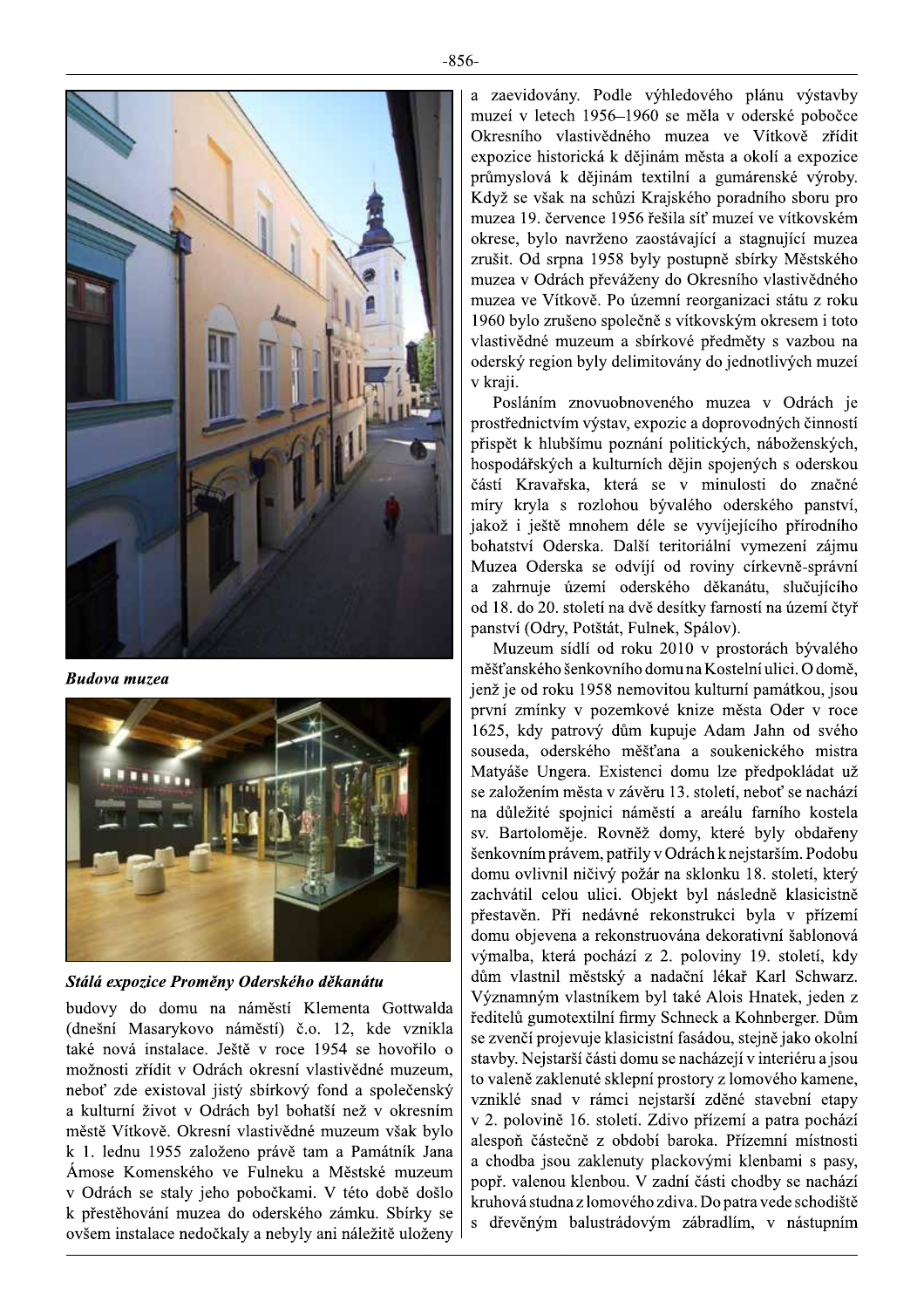

Tzv. Černá Madona - Panna Marie Loretánská z Fulneku z roku 1683

prostoru se objevuje opět placková klenba s pasy, zbylé místnosti jsou, s výjimkou valeně zaklenuté schodišťové chodby do nejvyššího patra (původně půdního prostoru), plochostropé. Objekt byl rekonstruován před otevřením muzea v roce 2010, poslední dílčí obnovou prošel v letech 2019 a 2020. Nedávno skončená stavební činnost zasáhla především část přízemí domu. Z premisy, že muzeum má jít v rámci péče o kulturní dědictví příkladem, došlo např. k nahrazení nepůvodních materiálů za původní. Na letošní úspěšné pokračování obnovy, jejíž výsledek si budete moci prohlédnout v příštím roce, navazuje budování nových expozic v přízemních prostorách, v nichž návštěvníci naleznou opravdové skvosty, od pět set let starých plastik po archeologické nálezy či cechovní listiny s pečetěmi. Expozice přiblíží starší dějiny města a přilehlého okolí. K vidění bude např. faksimilie nejstarší listiny dochované ve fondu Archivu města Odry či předměty z tzv. depotu z Mankovic, rozsáhlého bronzového "pokladu" nalezeného v roce 1891 při budování železniční trati. Samostatná expozice bude prezentovat dvě pozdně gotické sochy sv. Anny Samotřetí. Jednu z nich, původně umístěnou v presbytáři oderského farního kostela sv. Bartoloměje, získalo muzeum do zápůjčky v roce 2018. K představení komparační plastiky stejné ikonografie z Bukovce se podařila dohodnout prestižní zapůjčka s Národní galerií v Praze. Po Karviné budou Odry teprve druhým



Sv. Anna Samotřetí z Oder, 2. desetiletí 16. století

místem v Moravskoslezském kraji, ve kterém bude dlouhodobě umístěno dílo z této mezinárodně významné instituce. Nové expozice, stejně jako instalace z roku 2010 v prvním patře, vznikají podle výtvarného řešení Zbyňka Baladrána v součinnosti s kurátorem, kterým je v současnosti Adam Hubáček. Do roku 2015 byl prvním kurátorem muzea nynější ředitel Muzea Novojičínska Zdeněk Orlita.

Podle mezinárodní definice jsou muzea neziskové, permanentně působící instituce ve službách společnosti a jejího rozvoje, otevřené veřejnosti, které získávají, uchovávají, odborně zpracovávají, zprostředkovávají a vystavují hmotné a nehmotné dědictví lidstva a jeho životního prostředí za účelem vzdělávání, studia a potěšení. Nejnovější definice chápe muzea jako prostor pro demokratizaci, inkluzi a multikulturu, v němž probíhá kritický dialog o minulosti a budoucnosti. Podle ní muzea uznávají a řeší konflikty a výzvy současnosti, uchovávají artefakty a příklady pro blaho společnosti, chrání rozmanité vzpomínky pro budoucí generace a zaručují všem lidem stejná práva a rovný přístup k dědictví. Upozorňuje, že muzea nejsou zisková. Jsou participativní a transparentní, pracují v aktivním partnerství s různými komunitami a pro ně, aby shromažďovaly, uchovávaly, zkoumaly, interpretovaly, vystavovaly a zlepšovaly porozumění světu s cílem přispět k lidské důstojnosti a sociální spravedlnosti, globální rovnosti a planetární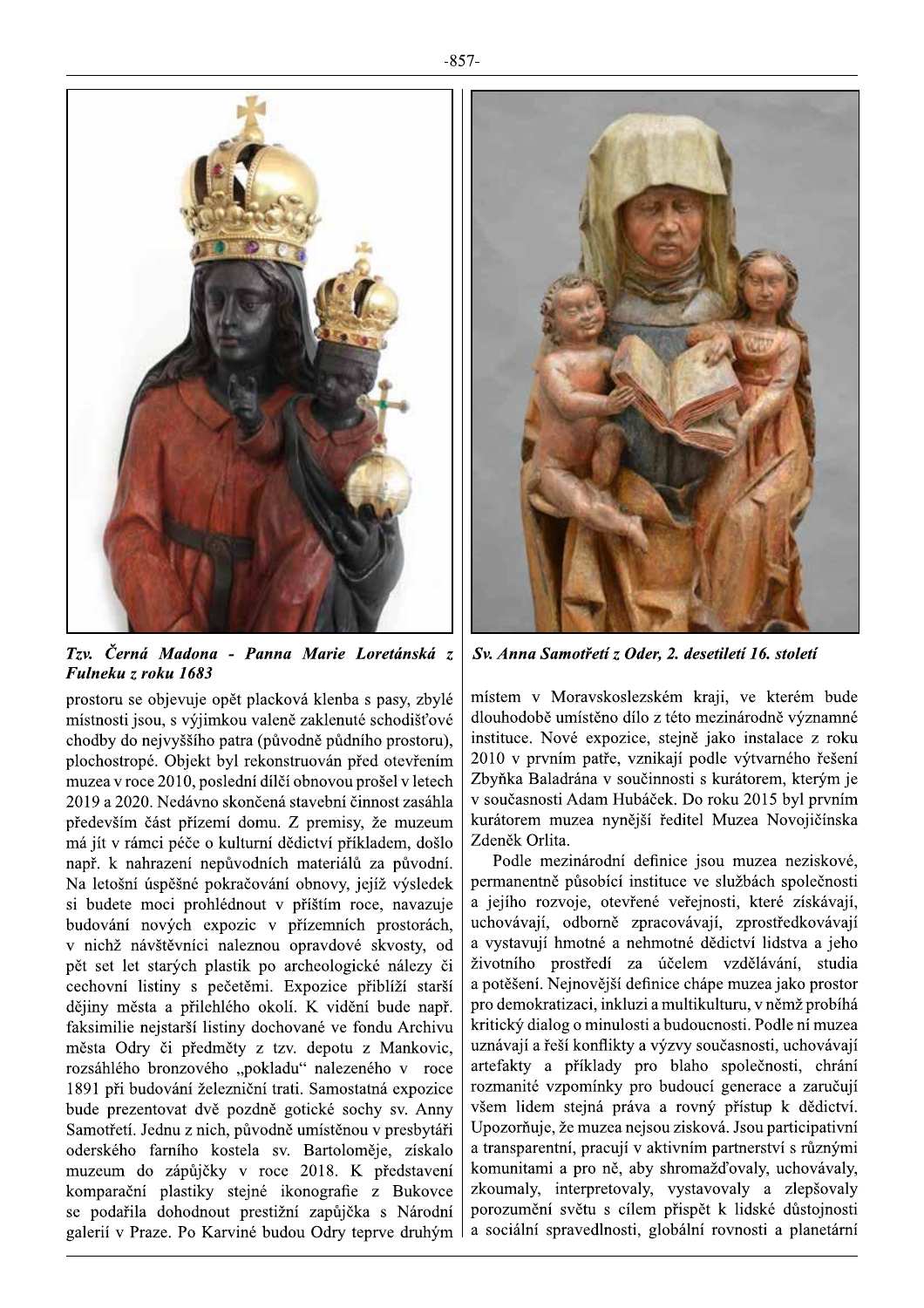$-858-$ 



Sklepní prostor s valenou klenbou z lomového zdiva



Zrekonstruovaná místnost se šablonovou výmalbou



Výstava Silesia Picta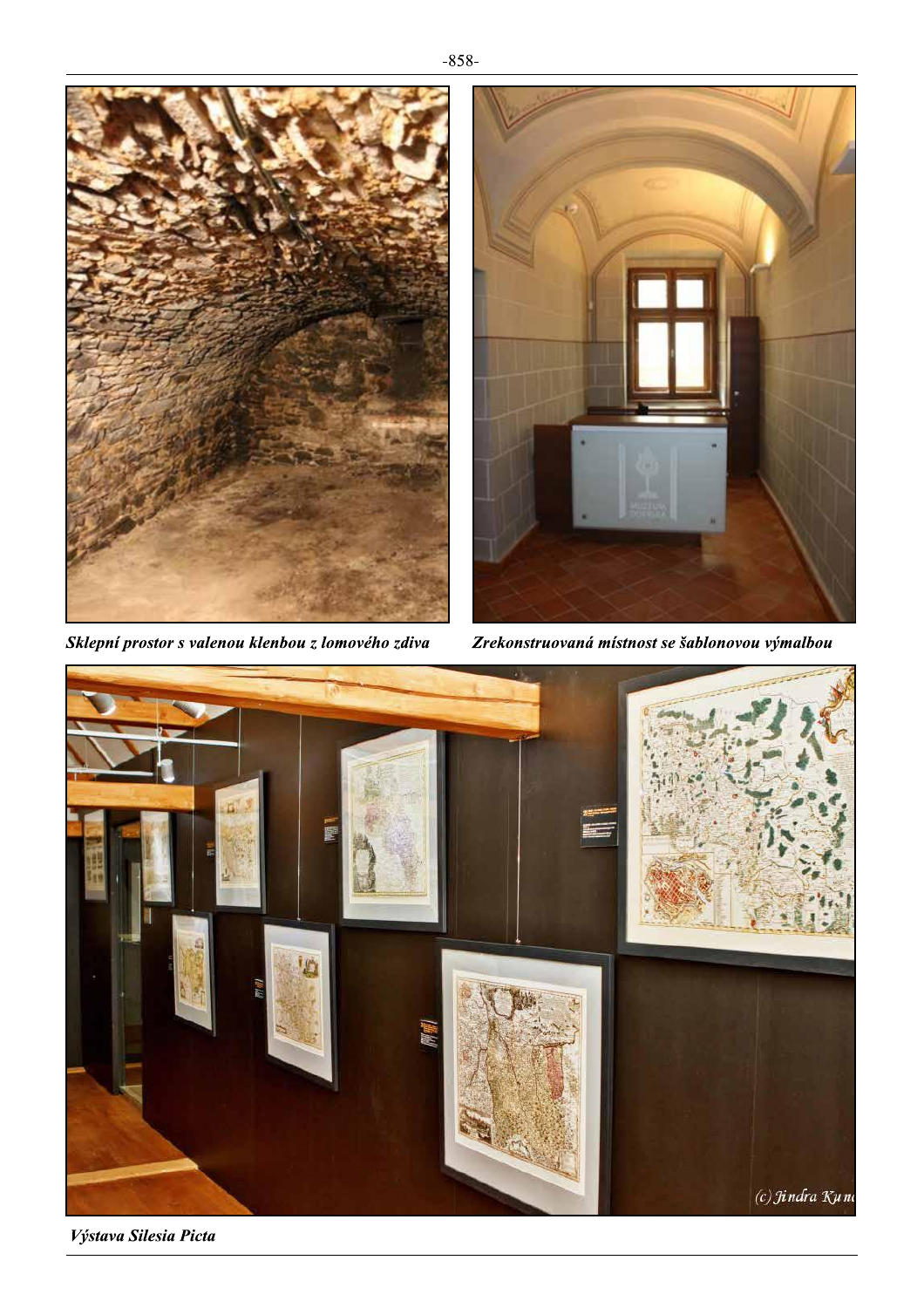

9-<br>pohodě. Jak si v tomto ohledu vede Muzeum Oderska? .<br>Jeho činnost lze rozdělit do několika hledisek. Stálá expozice přináší lidem poučení o důležité součástí dě du vede Muzeum Oderska?<br>
o několika hledisek. Stálá<br>
ení o důležité součástí dějin<br>
n životě, umění i uměleckém<br>
hž účel je pro mnohé již<br>
ýpůjčkách z jednotlivých<br>
ích pod oderský děkanát<br>
aurováním. Motivem byla<br>
ale tak Oderska, o jeho náboženském životě, umění i uměleckém -859-<br>
Pohodě. Jak si v tomto ohledu vede<br>
Jeho činnost lze rozdělit do něko<br>
expozice přináší lidem poučení o dí<br>
Oderska, o jeho náboženském životě<br>
řemesle a předmětech, jejichž úče<br>
neznámý. Předměty ve výpůjčká<br>
farno řemesle a předmětech, jejichž účel je pro mnohé ji pohodě. Jak si v tomto ohledu vede Muzeum Oder<br>Jeho činnost lze rozdělit do několika hledisek.<br>expozice přináší lidem poučení o důležité součástí<br>Oderska, o jeho náboženském životě, umění i umělec<br>řemesle a předmětech, jej si v tomto ohledu vede Muzeum Oderska?<br>
lze rozdělit do několika hledisek. Stálá<br>
aáší lidem poučení o důležité součástí dějin<br>
ho náboženském životě, umění i uměleckém<br>
iedmětech, jejichž účel je pro mnohé již<br>
fedměty ve du vede Muzeum Oderska?<br>
o několika hledisek. Stálá<br>
ení o důležité součástí dějin<br>
i životě, umění i uměleckém<br>
hž účel je pro mnohé již<br>
ýpůjčkách z jednotlivých<br>
ích pod oderský děkanát<br>
aurováním. Motivem byla<br>
ale tak neznámý. Předměty ve výpůjčkách z i . Jak si v tomto ohledu vede Muzeum Oderska?<br>nnost lze rozdělit do několika hledisek. Stálá<br>e přináší lidem poučení o důležité součástí dějin<br>a, o jeho náboženském životě, umění i uměleckém<br>a předmětech, jejichž účel je pr mnto ohledu vede Muzeum Oderska?<br>
rozdělit do několika hledisek. Stálá<br>
dem poučení o důležité součástí dějin<br>
boženském životě, umění i uměleckém<br>
tech, jejichž účel je pro mnohé již<br>
ty ve výpůjčkách z jednotlivých<br>
sti farností v minulosti patřících pod oderský děkanát prošly často náročným restaurováním. Motivem byla ponoae. Jak si v tomto oneau vede Muzeum Oderska?<br>
Jeho činnost lze rozdělit do několika hledisek. Stálá<br>
expozice přináší lidem poučení o důležité součástí dějin<br>
oderska, o jeho náboženském životě, umění i uměleckém<br>
fem ponode. Jak si v tomto oniedu v<br>
Jeho činnost lze rozdělit do ně<br>
expozice přináší lidem poučení o<br>
oderska, o jeho náboženském živer<br>
řemesle a předmětech, jejichž v výpůj<br>
farností v minulosti patřících<br>
prošly často nár vystavitelnost, ale také snaha o uchování zděděných hodnot pro další generace. Muzeum tak při své existenci výrazně přispělo k péči kulturního dědictví. Kromě stálé expozice připravilo muzeum řadu výstav. Z chronologického výčtu si jistě vzpomenete na tv. které nesie a predmetech, jejichz ucer je pro mnone<br>mámý. Předměty ve výpůjčkách z jednotlivností v minulosti patřících pod oderský děka<br>šly často náročným restaurováním. Motivem l<br>en jejich vystavitelnost, ale také snaha o ucho mezhamy. Predmetý ve vypujckách z jednotnívych farností v minulosti paříčich pod oderský děkanát prošlý čáko náročným restaurovámí. Motivem byla nejen jejich vystavitelnost, ale také snaha o uchování zděděných hodnot pro d jste spatřili:

Mapy zapomenutých míst  $(17, 1, 1/30, 4, 2013)$ . Silesia Picta  $(6, 5, 7, 29, 6, 2013)$ . Nikdo mimo nás  $(3, 9, 2013)$ 7. 1. 2014). Obstwald. Cesta hrabětickým lesem (19. 6.  $2014/10.1, 2015$ ). Stojím v kruhu snivých stromů. Grafik zaedenych nodnot pro dalsí generace. Muzeun<br>
své existenci výrazně přispělo k péči kulturního<br>
Kromě stálé expozice připravilo muzeum řad<br>
Z chronologického výčtu si jistě vzpomenete na<br>
jste spatřili:<br>
Mapy zapomenutých m a kněz Arnošt Hrabal (30, 1, / 2, 5, 2015). Horké ja belo k peci kulurnino dedictvi.<br>
i jistě vzpomenete na ty, které<br>
st (17. 1. / 30. 4. 2013), Silesia<br>
st (17. 1. / 30. 4. 2013), Silesia<br>
Nikdo mimo nás (3. 9. 2013 /<br>
ta hrabětickým lesem (19. 6.<br>
kruhu snivých stromů. G Odrv 1945 (27, 5, / 17, 12, 2015). Umění zabíjet. Umění výčtu si jistě vzpomenete na ty, které<br>
výčtu si jistě vzpomenete na ty, které<br>
vch míst (17. 1. / 30. 4. 2013), Silesia<br>
013), Nikdo mimo nás (3. 9. 2013 /<br>
d. Cesta hrabětickým lesem (19. 6.<br>
ojím v kruhu snivých stromů. dosídlit. Lukáš Houdek  $(6, 1, 1/17, 3, 2016)$ . Oderský zámek. Zaniklý klenot města  $(6, 4, 2016 / 6, 1, 2017)$ . Od Marie Terezie po dnešek. Vysvědčení v proměnách  $\check{c}$ asu (27, 2, / 7, 4, 2017). Optimit Odrv, Příběh továrny a města (27. 4. 2017 / 11. 1. 2018). Blízkost Jediného. Otmar Oliva, Jan Jemelka  $(5, 3, / 12, 5, 2018)$ , Ukázky prací oderských betlémářů (4, 12, 2018 / 6, 1, 2019). Výstava Nikdo mimo nás<br>  $\begin{bmatrix} \frac{\pi}{2} & \frac{\pi}{2} & \frac{\pi}{2} \\ \frac{\pi}{2} & \frac{\pi}{2} & \frac{\pi}{2} \\ \frac{\pi}{2} & \frac{\pi}{2} & \frac{\pi}{2} \\ \frac{\pi}{2} & \frac{\pi}{2} & \frac{\pi}{2} \\ \frac{\pi}{2} & \frac{\pi}{2} & \frac{\pi}{2} \end{bmatrix}$  (11. 2. / 25. 4. 2019).



Výstava Chodím v kruhu snivých stromů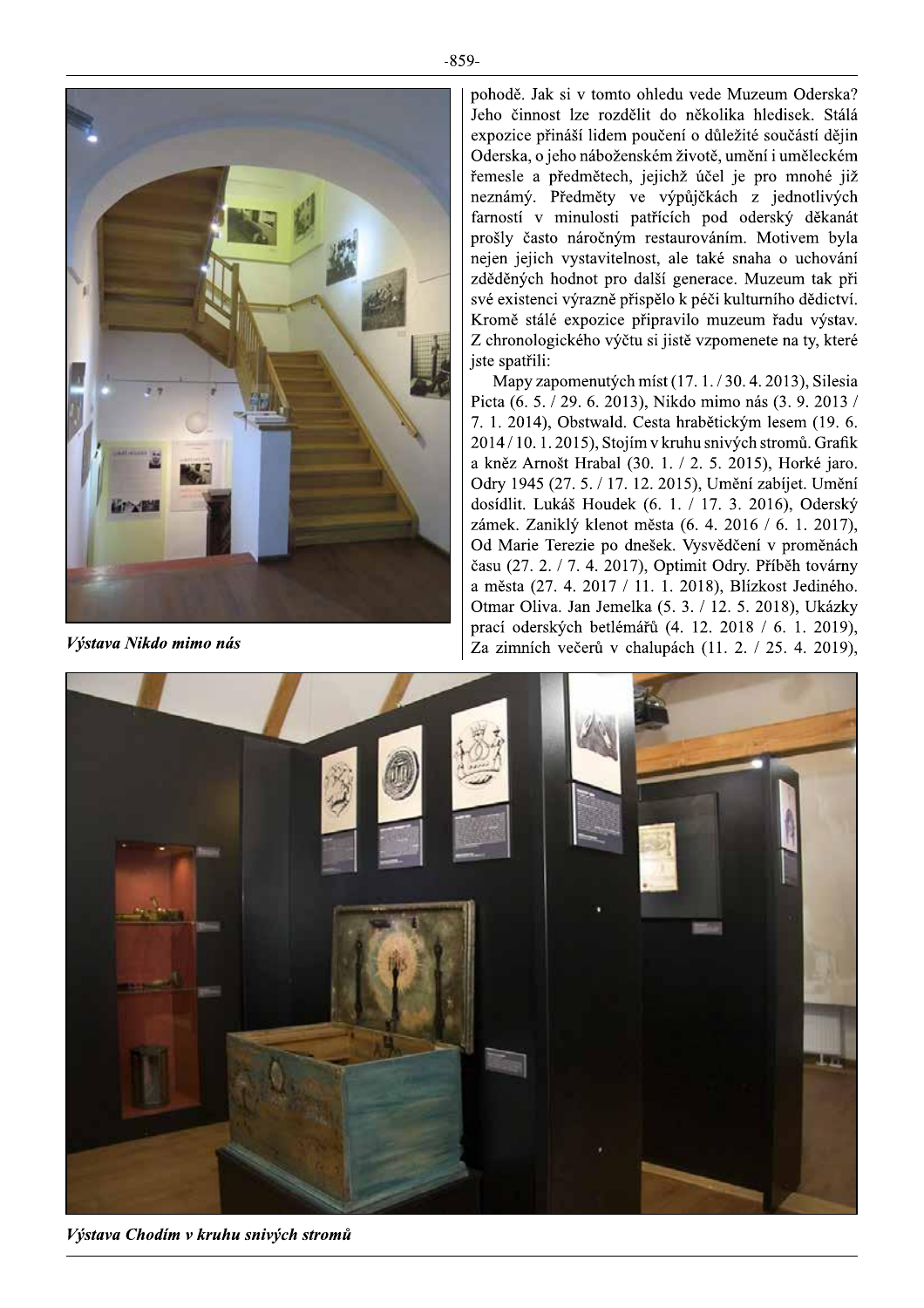$-860-$ 



Výstava Umění zabíjet. Umění dosídlit



Výstava Od Marie Terezie po dnešek

Tošovický kostel. Dvojí unikát (28. 5. / 27. 12. 2018), Žijí tady s námi. Živočichové horního Poodří (5. 6. / 19. 12. 2019), Sv. Anna Samotřetí z Oder (2019 / 2020), Chléb náš vezdejší. Od zrníčka k bochníku (17. 2. / 29. 10. 2020). Tématika výstav se dotkla řady fenoménů, které byly přiblíženy z mnoha úhlů i prostřednictvím doprovodných přednášek. Jako přednášející se v Muzeu Oderska představili jak slovutní profesoři z předních českých univerzit a vědeckých institucí, tak začínající

talentovaní badatelé. Muzeum připravuje pro zájemce také další doprovodný program, jako jsou komentované prohlídky města či programy pro školy. Svůj základní výzkum kromě verbální komunikace a výstavní činnosti muzeum prezentuje také vydanými texty, mezi kterými jsou také čtyři monografická zpracování (Milada Frolcová – Zdeněk Orlita. Stojím v kruhu snivých stromů. Grafik a kněz, kněz a grafik Arnošt Hrabal. Doprovodná publikace k výstavě. Muzeum Oderska 2015, Adam Hubáček - František Kolář. Oderský zámek. Zaniklý klenot města. Muzeum Oderska 2016, Adam Hubáček. Optimit Odry. Příběh továrny a města. Muzeum Oderska 2017, Adam Hubáček. Tošovický kostel. Dvojí unikát. Muzeum Oderska 2018).

Ve výčtu činností muzea nelze opomenout také sbírkotvornou činnost, která je i z definice muzea chápána spolu s interakcí s návštěvníky a badateli jako jeden z pilířů muzejní činnosti. Sbírka jako taková začala být vytvářena již se založením muzea, systematicky budována a zpracovávána začala být v roce 2019. Nyní Muzeum Oderska čeká na zápis sbírky do tzv. Centrální evidence sbírek. Dojít k němu mělo již v roce 2020, z důvodu pandemického stavu se tak stane asi až na počátku roku 2021. Sbírka v současné době obsahuje tři podsbírky - historickou, uměleckou a podsbírku historických fotografií a pohlednic. Každý předmět má přidělené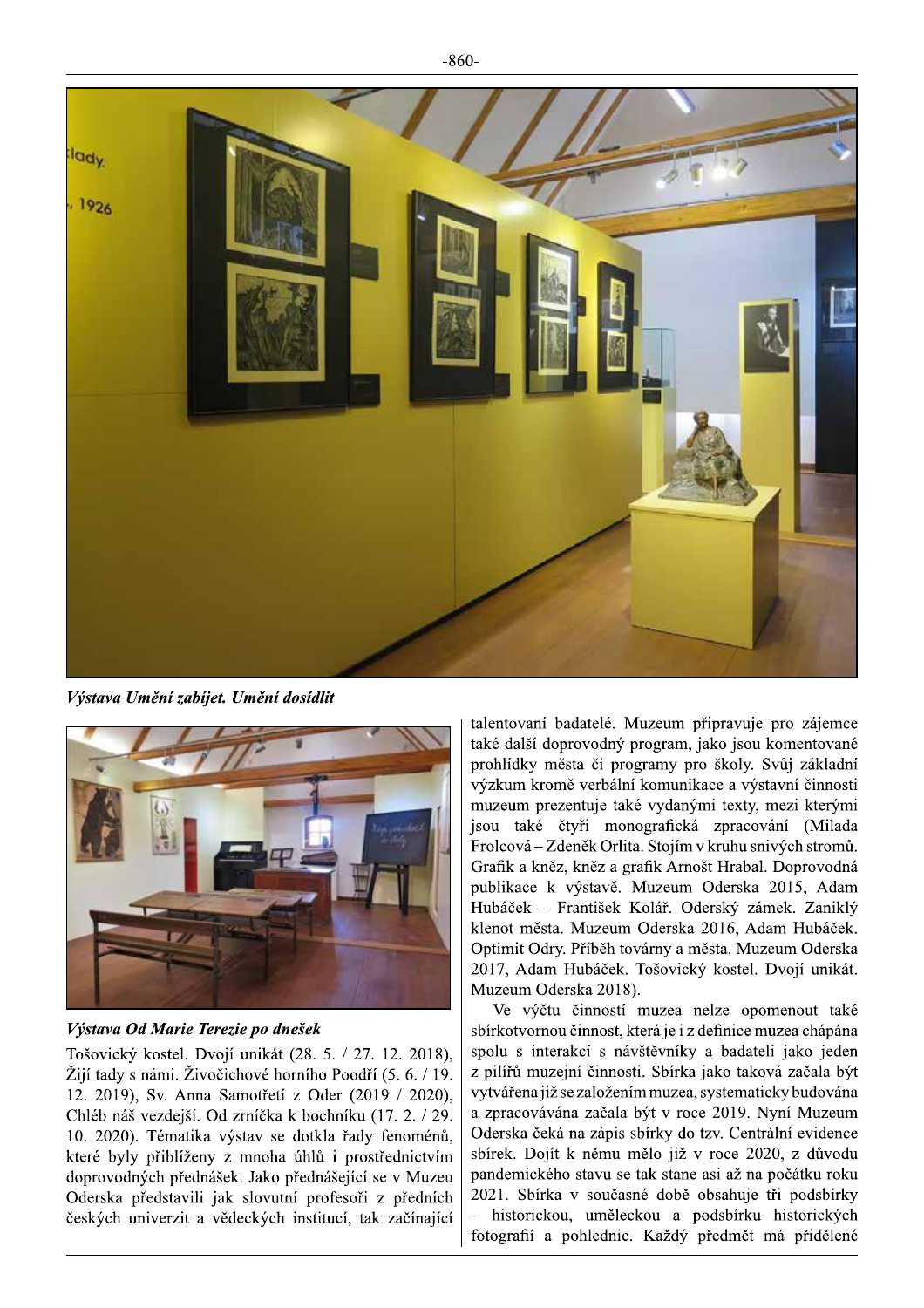

Vzýstava Blízkost Jediného



Výstava Za zimních večerů v chalupách



Výstava Tošovický kostel. Dvojí unikát.



Výstava Ukázky prací oderských batlémářů



Výstava Živočichové horního Poodří